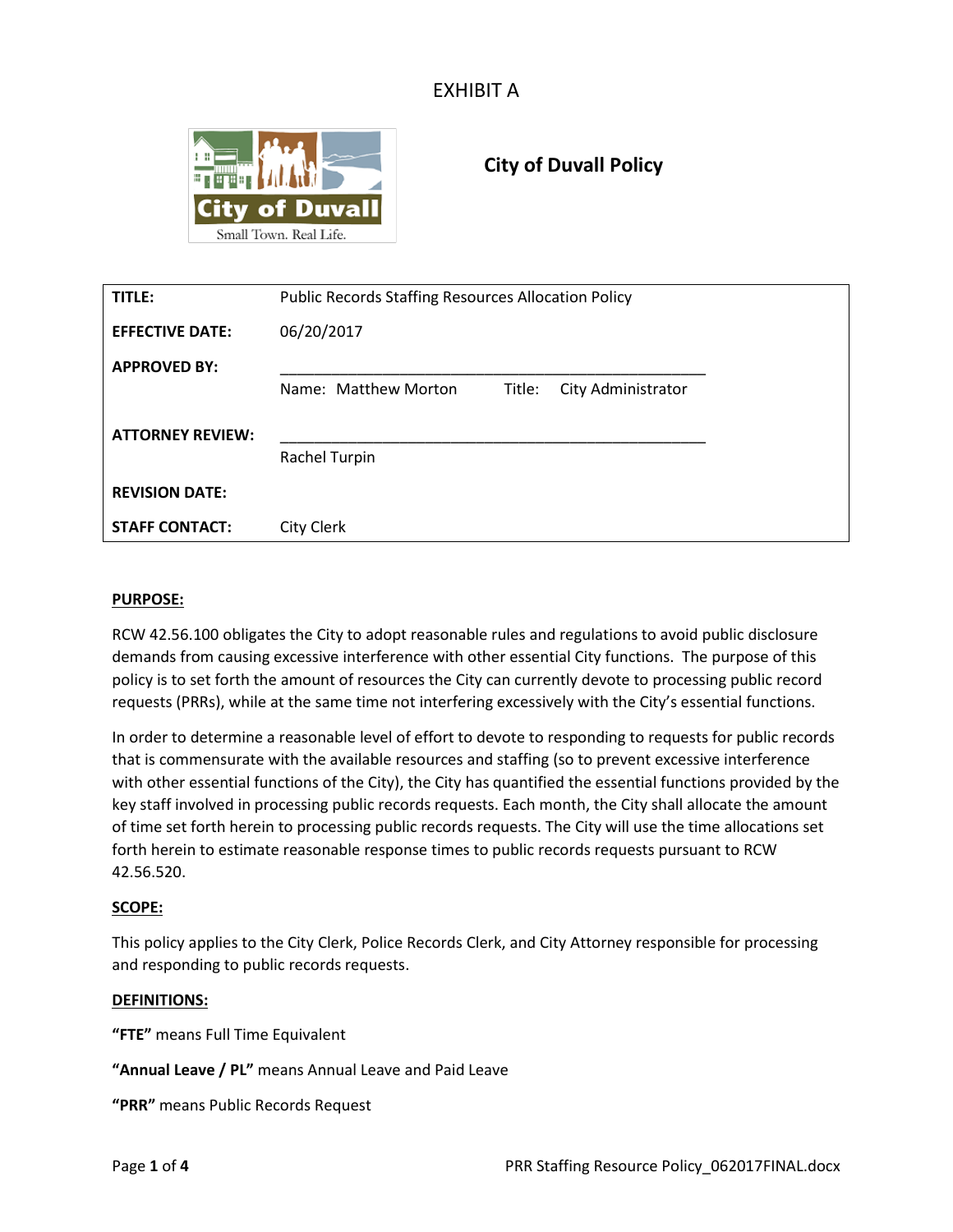### **STAFFING RESOURCE ALLOCATIONS:**

#### **Section 1. City Attorney Services**

The City has a limited budget for "City Attorney Services" and other legal services. The City Attorney provides other crucial services to the City that are essential in the City effectively carrying out its mission, duties and for providing services to the public, in addition to assisting with the redaction and processing of public records requests. Furthermore, State Law (RCW 35.23.111) prescribes several mandatory duties for the City Attorney. The City Attorney must also accomplish (but not limited to) the following core areas:

- 1. Provide legal advice to the City Council and City Staff, review legislation and other legal documents, and represent the City in legal proceedings (RCW 35.23.111).
- 2. Contract review and evaluation.
- 3. Human resources review and advisement.
- 4. Land Use and Development advice and document preparation, and contract and agreement review.
- 5. Process Public Records (redactions, advice, case law interpretation).
- 6. Attend Council Meetings and advise elected officials and staff on matters of concern.
- 7. Attend certain senior staff meetings and advise on matters of concern.
- 8. Read, review, analyze changes in state and federal laws and court decisions, and state and federal agency administrative rulings, and provides legal guidance for proper method of compliance.

In 2017, the City budgeted approximately \$4,137.00 per month for these services to be accomplished. In reviewing legal bills and records of work performed, the City Attorney's responsibilities can be broken down into 5-core support areas as follows:

- 1. 40% of allocated resources (2017= \$20,000 annually or \$1,667 monthly) Essential Duties as Prescribed (RCW 35.23.111): Provision of general legal advice to staff and reading, reviewing, and analyzing changes in state and federal laws and court decisions, and state and federal agency administrative rulings, and provides legal guidance for proper method of compliance.
- 2. 20% of allocated resources (2017 = \$10,000 annually or \$834.00 monthly) Contract review and evaluation, Land Use and Development negotiation and document drafting. Land use legal advice, review of development documents, and general planning support.
- 3. 15% of allocated resources (2017 = \$7,500 annually or \$625 monthly) Human Resources, personnel management and advice.
- 4. 15% of allocated resources (2017 = \$7,500 annually or \$625 monthly) Public Records Processing, document review, redaction, etc.
- 5. 10% of allocated resources (2017 = \$5,000 annually or \$417.00 monthly) Attendance at Council Meetings and certain Senior Staff Meetings an advice on matters of concern.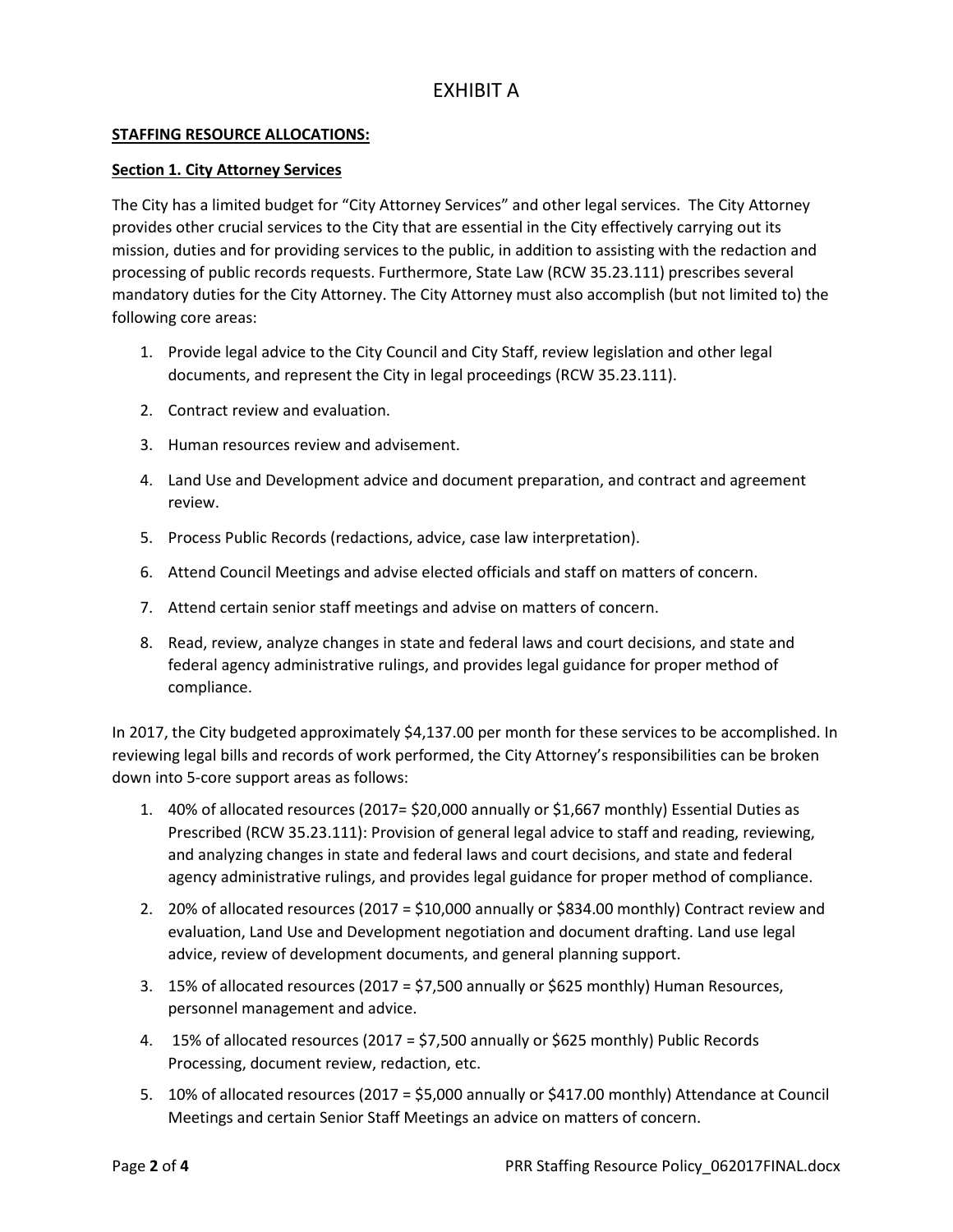### **Section 2. City Clerk – 1 FTE**

2080 Annual Base Hours Subtract 216 Hours Annual Leave / PL Subtract 10-Paid Holiday (80-hours) Base of 1784 Annual or 34.30 Weekly Available Hours

Weekly Commitment to Essential Duties & Functions and City Business of City Clerk

1. Front Counter 'Public Facing' & City Clerk Duties 15 Hours Weekly (43.73% of Available Work Hours)

Response to public questions and concerns Response to legal inquires and managing city claims Custodian of general city records, agreements, etc. Day to day business of 'Clerk' information requests Front office Supervision Manage Duvall Municipal Code updates Act as back up cashier Process business and solicitor license applications Special event planning

2. City Council Support 12 Hours Weekly (34.98% of Available Work Hours)

Mayor and Council Expense Reporting and Tracking City Council COW and Council Agenda Packet Support & Assembly WEEKLY Senior Staff Meeting Support & Coordination Posting/Publishing of City Legal Notices Ordinance and Resolution processing

- 3. Utility Billing Support, Supervision and Processing 2 Hours Weekly (5.83% of Available Work Hours)
- 4. PRR 6- Hours Weekly OR (17.49% of available work Hours)

In charge of City-wide PRRs 5-Day Letter Issuance PRR Tracking PRR Coordination PRR Processing and Production